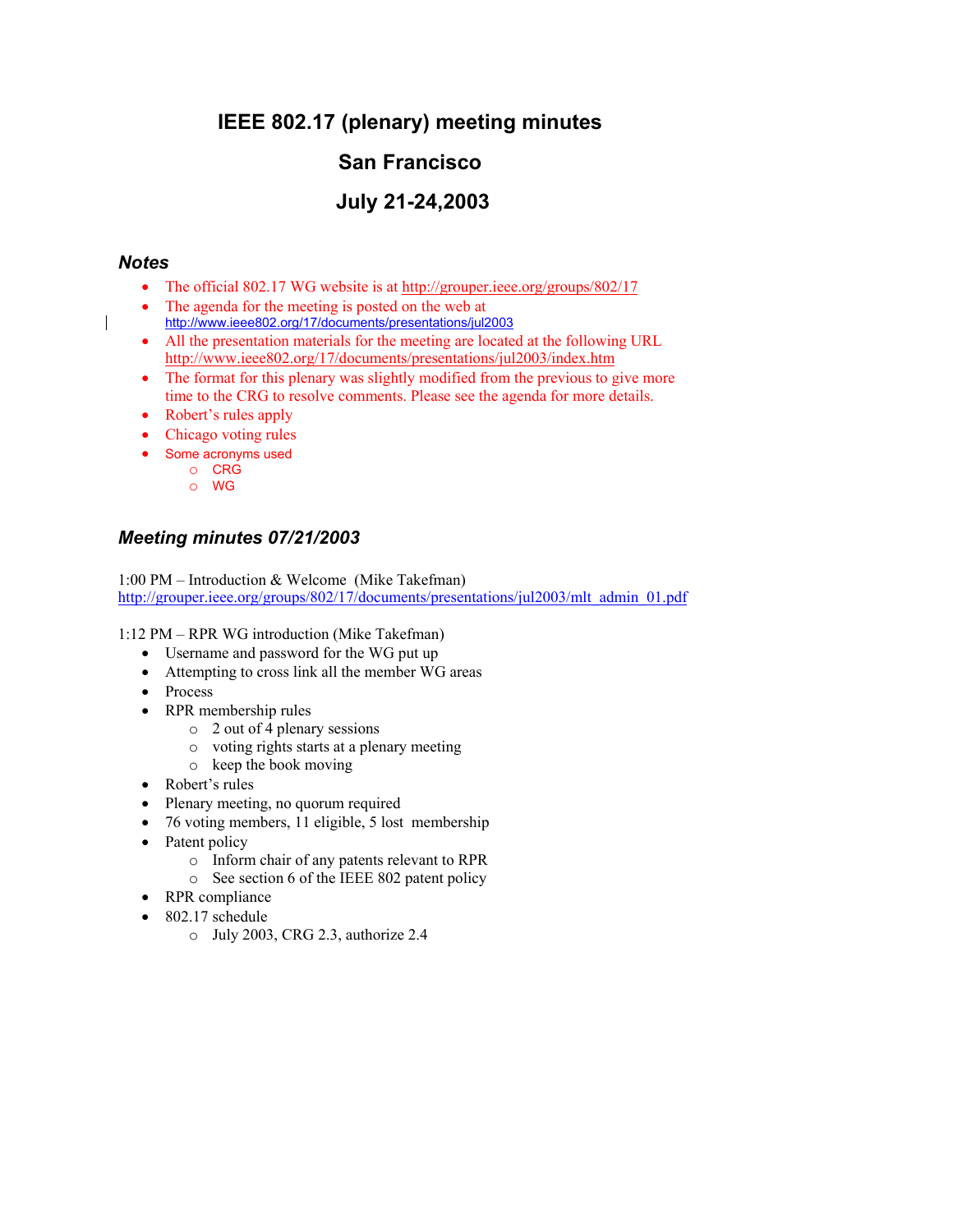- o Aug 2003 CRG 2.4
- Goals for this meeting
	- $\circ$  1/2 day of presentation
	- o 1 day of CRG
	- o Mid week plenary
	- $\circ$   $\frac{3}{4}$  days of comment resolution
	- o Motion madness
	- o Authorize to create D2.4 and start WG ballot
	- Rules for the meeting
- Future meetins
	- o November 9-14, 2003, Albuquerque
	- o Proposed interims
		- Aug 26-28, 2003, San Jose, Cisco office
		- Sep 23-25, 2003, Las Vegas
- Computer settings
	- o http://10.0.1.17
	- $\circ$  ftp://10.0.1.17
	- o SSID IEEE
	- o WEP OFF
- Financials
	- o 802.11 and 15 have been operating with a treasury but without following all IEEE financial rules. We are also effectively operating with a treasury.
	- o IEEE802 EC is requiring that all WGs comply with said rules and is putting procedures into place on reporting etc.R
	- o We did not have treasurer might need one
	- o RPR will go thru IEEE audit as our operating revenue was just above \$100K
	- o We were almost following the rules correctly, but due to an oversight by FacetoFace, the chair and the IEEE 802 treasurer, the tax treatment of the reserve was not handled correctly.

## 1:44 PM – Motion 2003-07-21-1, M: Bob Love, S: Martin Green, approval of agenda, by consent

1:45 PM – Follow on development of RPR (Bob Love)

- Present PAR has passed with  $> 75\%$
- Excellence, new capabilities
- Press and industry interest
- Trunking
- Different PHY layers
- Mixed speeds on the ring
- Enhanced bridging
- Other enhancements
- Comments from members
	- o Raj: Can we get guidelines on how much expansion we can get from 802.17?
	- o George Suwala: Need coordination with IETF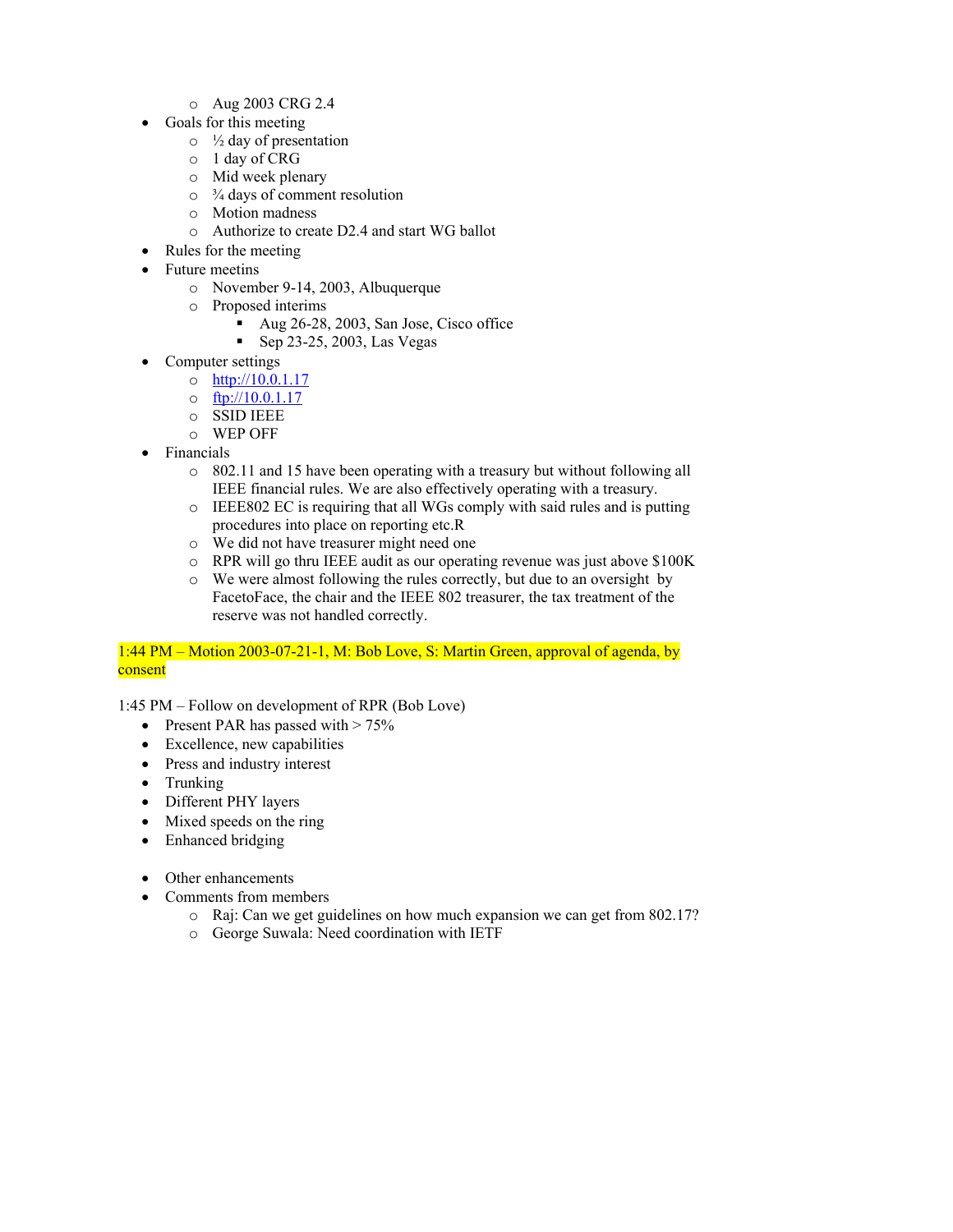- o Raj: The new PAR should not jeopardize the 802.17
- o George Young: Connection less re-use of bandwidth, carrier class, OAM

• PAR group will meet on Tuesday evening (july 22)

The presentation is available at

http://grouper.ieee.org/groups/802/17/documents/presentations/jul2003/RDL\_RPR-Followon\_01.PDF

2:06 PM – Voting rights (Mike Takefman)

- Linda Dunbar
- Chris Garner
- Paritosh Kulkarni Y
- Samir Abzakh Y
- Tim Barry
- Lai-Chin Lo
- Hesham El Bakoury
- Yan Robichaud
- Akemi Sawada
- Gurumani Senthil
- Ti-Shiang Wang

2:12 PM – Fairness Ad-hoc (David James)

- Class A0 is broken in D2.3 (downstream shaper must also include STQ)
- Class A1 bandwidth support
	- o Supportable levels are N and feedback required
- Class B bandwidth support
	- o Similar to A1
	- o Single queue : 80-90% of the link bandwidth
	- o Dual queue : 100% of the link bandwidth

2:24 PM – The similar RPR simulator in Java (Fredrik Davik on behalf of Stein Gjessing)

- Freely downloadable software
- http://software.simula.no
	- o go to folder /nd/rpr

The presentation is available at

http://grouper.ieee.org/groups/802/17/documents/presentations/jul2003/fd jsim\_01.pdf

2:34 PM – Break for 20 mins

3:04 PM – Short report by Christine Santos (Balloting Manager – IEEE SA)

• Name should be on the ballot pool list to receive ballot invitation

3:10 PM – Secondary address support (Peter Jones)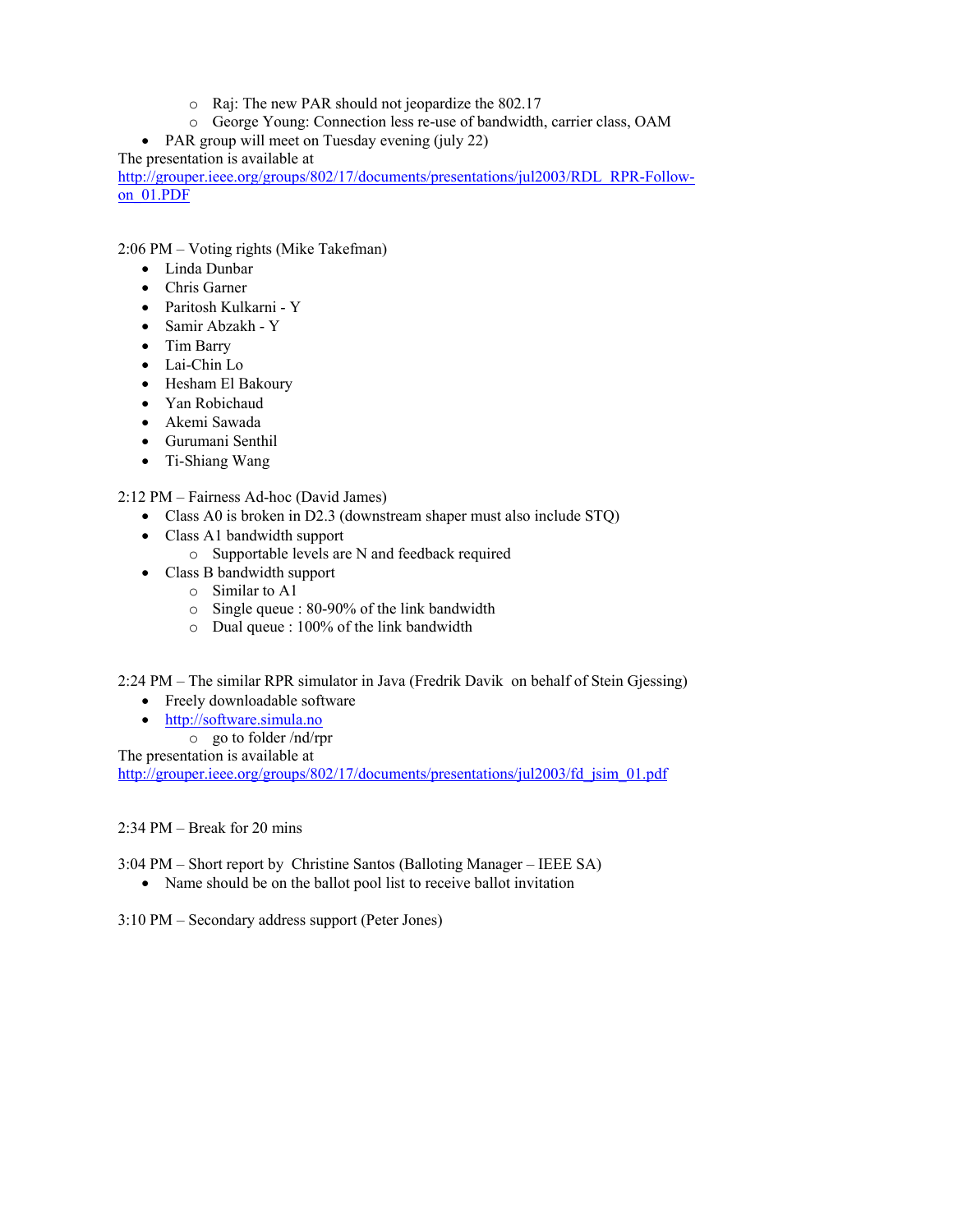- Optional behavior
- New ATD attribute advertised
- 32 secondary per ring
- Support one or two secondary addresses per station
- Recommends changes to D2.3 based on comment number 505 and supporting document

The presentation is available at

http://grouper.ieee.org/groups/802/17/documents/presentations/jul2003/pj\_sec\_addr\_02.pdf

3:17 PM – Spatial aware bandwidth allocations (David James)

- Class A and Class B spatial reuse not available
- Comments
	- o John Lemon: Put it in 802.17b, useful but time constraints

3:23 PM – Fairness round trip time (Mike Takefman)

- Frequency and broadcast nature of FRTT causes high SW load
- FRTT\_RESP frame: Class A dealy from every station to every other station
- FRTT\_RESP2 frame : sent twice, once as class A and once as class C
- A new frame is sent every 100ms
- Low overhead, low cost
- There is a comment associated with this : 487

The presentation is available at

http://grouper.ieee.org/groups/802/17/documents/presentations/jul2003/mlt\_frtt\_01.pdf

3:36 PM – IEEE and 802 brand identification (Karen McCabe, sr. marketing manager, IEEE)

- Use IEEE in communications
- Use standards numeric designations
- Draft standards should be prefixed by "p"
- PR program to assist standards groups
- Press releases, business wire and other news wire services
- Generating and maintaining WG collateral
- 802-e-News bulletin (http://standards.ieee.org/802news)
- Comments
	- o Raj: How is 802 (LAN centric) going to address carrier centric standards like
		- ITU which push carrier standards?
- o DAVID JAMES: ??

The presentation is available at

http://grouper.ieee.org/groups/802/17/documents/presentations/jul2003/brandmgmt.pdf

3:57 PM – P802.17/D2.3 Draft and Ballot status (Tom Alexander)

- Return ratio improving
- 73 valid ballots out of 81 voting members
- 50 approvals, 16 disapprovals, 4 absentations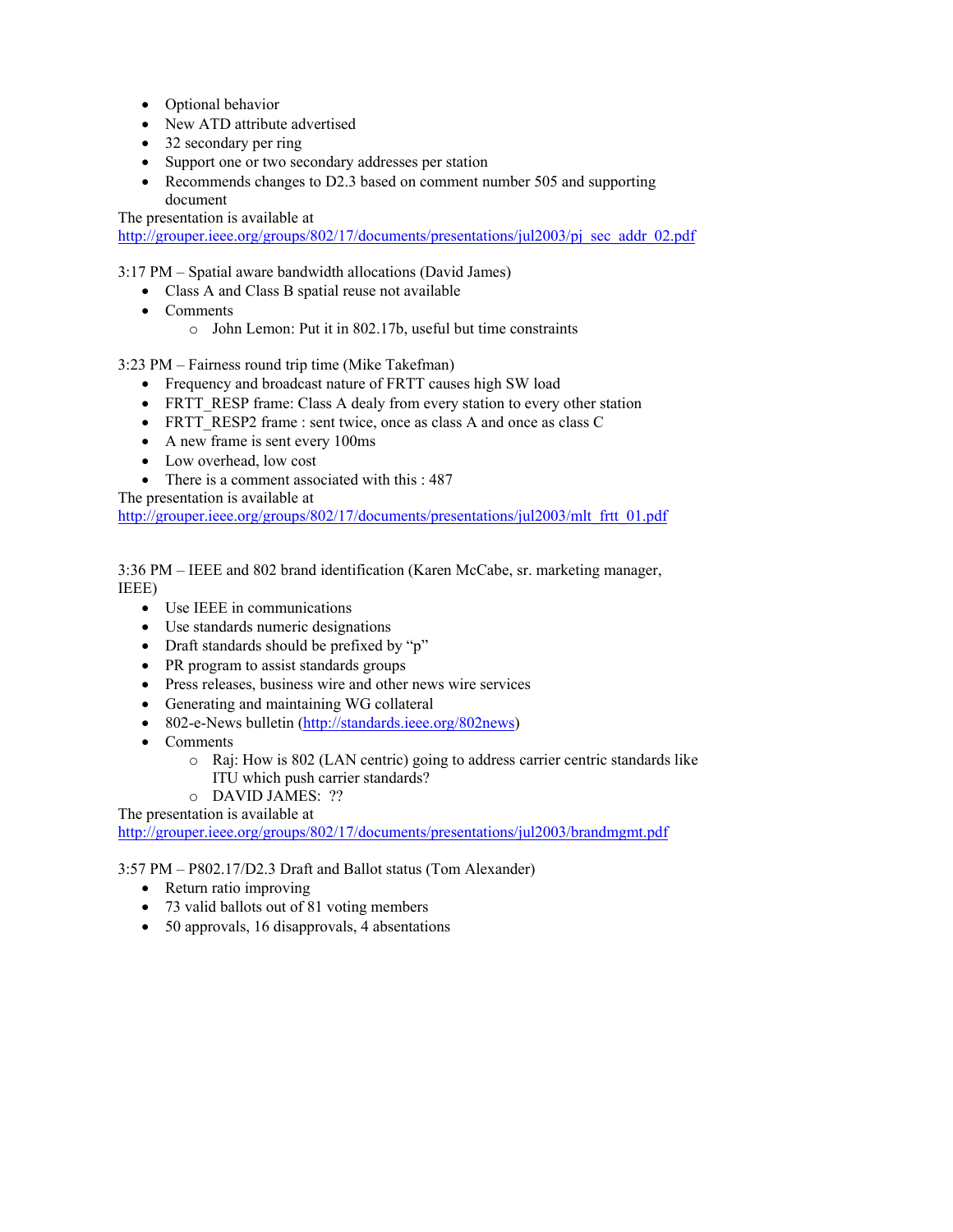- BALLOT PASSES
- 791 valid comments, 268 technical, 162 technical binding, 34 commentors
- MAC section gets the most number of comments
- John Lemon and DAVID JAMES done a commendable job as section editors
- Goals
	- o Generate D2.4
	- o Authorize D2.4 thru WG recirculation ballot 15 days
- Approved voters need not have to re-approve the draft
- Approved voters can however send disapprove vote
- Plan for the week
	- o Editors meeting from 5pm-630pm (pacific
	- o CRG tomorrow
	- o Midweek plenary
- Track 1: MAC : 173 technical comments will have its own track

4:31 PM – Chair's comments

- Draft text ready for bridging for 802.17a (according to Marc Holness and Bob Castalleno)
- Recess

The rest of the evening several meetings and ad-hocs met to resolve issues. The editors team also met for one and half hours.

# *Meeting minutes 07/22/2003*

No WG meeting today. The group broke off into several track to resolve comments. This track assignments for the various sections is located here http://grouper.ieee.org/groups/802/17/documents/presentations/jul2003/ta\_tracks\_01.pdf and the room assignments are located here http://grouper.ieee.org/groups/802/17/documents/presentations/jul2003/ta\_room\_assignment s\_01.pdf The output of those subgroups is recorded in the comment resolution database , located in the members' only area of the website at

http://www.ieee802.org/17/member/draftballots/d2\_3/index.htm.

# *Meeting minutes 07/23/2003*

The working group reconvenes for a mid-week WG plenary. 8:16 AM – Working group reconvenes

- Modification of agenda to extend the mid-week WG plenary
- The WG plans to end by mid-day Thursday

8:20 AM – Motion 2003-07-23-2, M: Mike Takefman, S: Tom Alexandar, approval of agenda, by consent

8:25AM – Chief editors report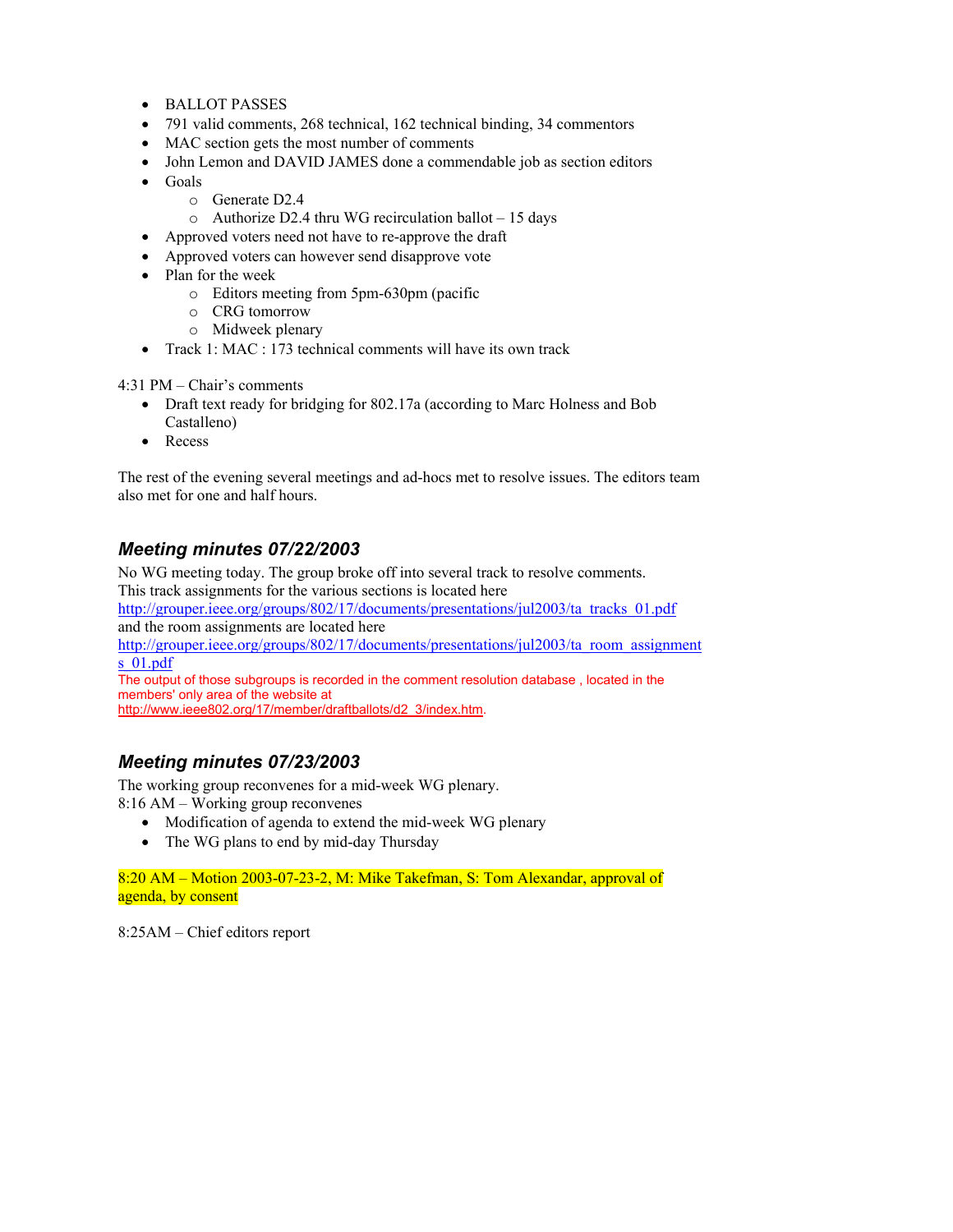- 8:30 AM Clause 1 editor's report (DAVID JAMES)
	- 17 technical comments
- 8:48 AM Clause 9 editor's report (John Lemon)
	- Comment 299
		- o WG1: Y: 10, N: 17, A: 3, fails
- 9:42 AM PHY section editor's report (Harry Peng)
- 10 :10 AM Fairness section editor's report (Bob Sultan)
	- Comment 395
		- o WG1: Y: 23, N: 1, A: 5, accept-modified
		- o WG2: Y: 2, N: 15, A: 11, fails
	- Comment 466
		- o WG1 : Y:2, N: 19, A: 8, fails
		- $O$  WG2: Y:, N:, A:,
	- Comment 398
		- o WG1: Y: 1, N: 18, A: 11 , fails
	- Comment 404, rejected
	- Comment 405
		- o WG1: Y: 2, N: 14, A: 19, fails
		- o WG2: accept-modify by consent
	- Comment 406
	- Comment 495
	- Comment 496

## *Meeting minutes 07/24/2003*

8:00 AM – Seating

8:21 AM – Agenda bashing (Mike Takefman)

8:23 AM – Motion 2003-07-24-3, M: John Hawkins, S: Peter Jones, approval of agenda, by consent

8:24 AM – Approval of minutes for March 2003 and May 2003 Motion 2003-07-24-4, M: John Hawkins, S: Bob Love, approval of meeting minutes by removing references to EFM's username and password, appoved by consent

8:27 AM – Chief Editor's closing report (Tom Alexander) The presentation is available at http://grouper.ieee.org/groups/802/17/documents/presentations/jul2003/802-17 ta\_closing\_rpt\_02.ppt

• Recirc1 : draft on 8/10, meeting: 8/27-8/29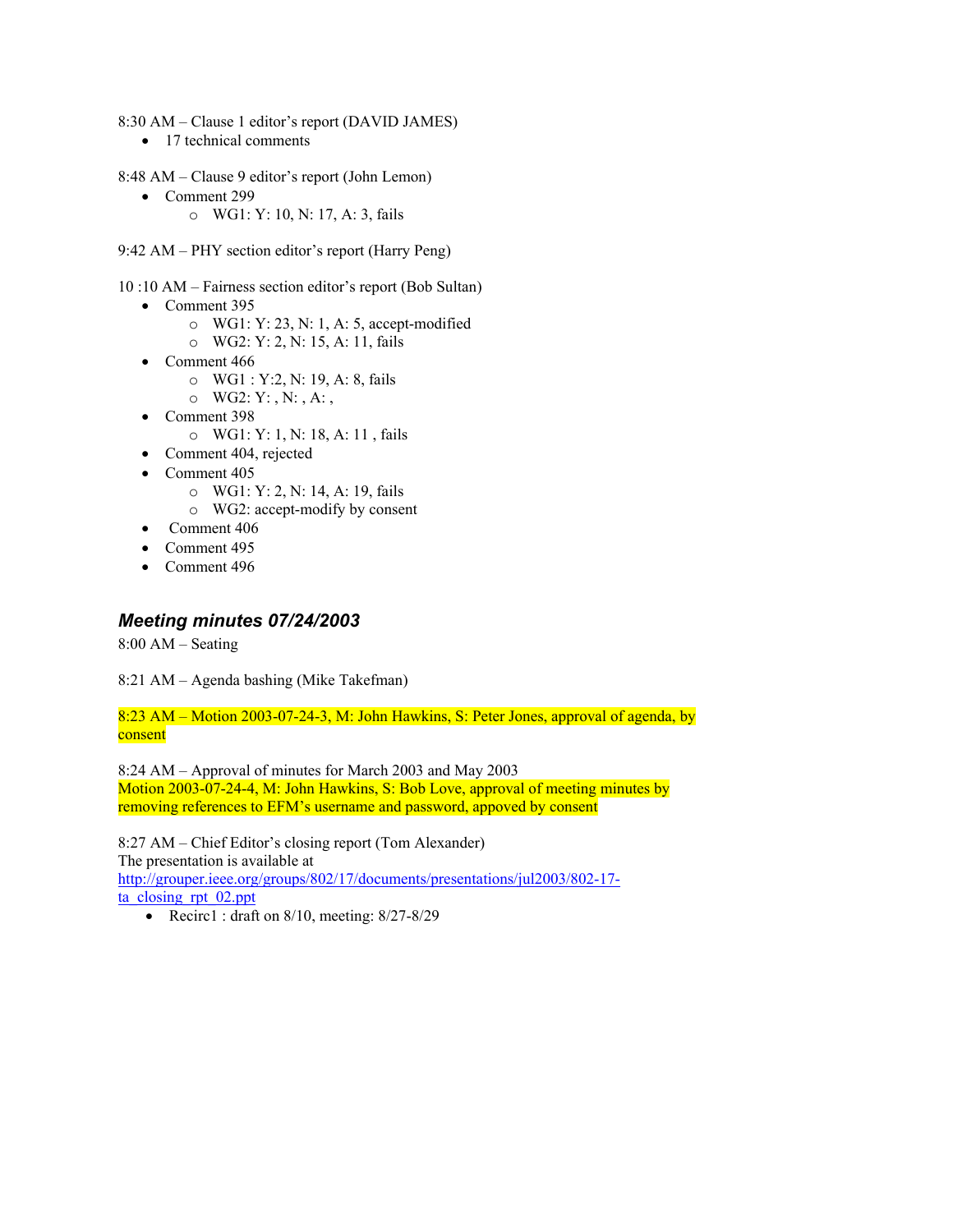- Recirc2 : draft on  $9/6$ , meeting:  $9/7-9/22$
- Recirc3 : draft on  $10/5$ , meeting:  $10/22-10/23$
- Recirc4 : draft on  $10/27$ , meeting:  $11/10-11/13$
- A negative vote is not required to have comments, even though it would be good to submit comments and reasons for the negative vote, as per IEEE rules

8:45 AM – Clause 0,2,3 and 4 comments (Tom Alexander)

- Comment 111
	- o WG1: Y: 23, N: 2, A:8, passes
	- o WG2: Y: 6, N: 1, A:18, passes
	- o Run off between WG1 and WG2
		- $\blacksquare$  WG1 : 20
		- $\blacksquare$  WG2: 10
		- WG1 is accept-modify
- Comment 121
	- $\circ$  WG1: Y:, N:, A:, accept by consent
- Comment 12
	- o WG1 : Rejected by consent
- Comment 705
	- o Withdrawn

## $9:35$  AM

Motion 2003-07-24-5, M: Tom Alexander, S: Peter Jones, editorial motion for clause 0,2,3,4, approved unanaimously

#### 9:36 AM – Clause 1 (David James)

- Comment 35
	- $\circ$  WG1 : Y:, N:, A:, rejected by consensus
	- o WG2: Y: , N: , A: , rejected by consensus

9:50 AM

Motion 2003-07-24-6, M: David James, S: Tom Alexander, editorial motion for clause 1 and annex A, approved unanimously

9:52 AM – Bridging (Annex E) (Bob Castellano)

- Comment 1001
	- o WG1: Y: , N: , A: , approved by consent

9:59 AM

Motion 2003-07-24-7, M: Bob Castalleno, S: Marc Holness, editorial motion for annex E, approved unanimously

10:00 AM – break

10:20 AM – PHY section (Harry Peng)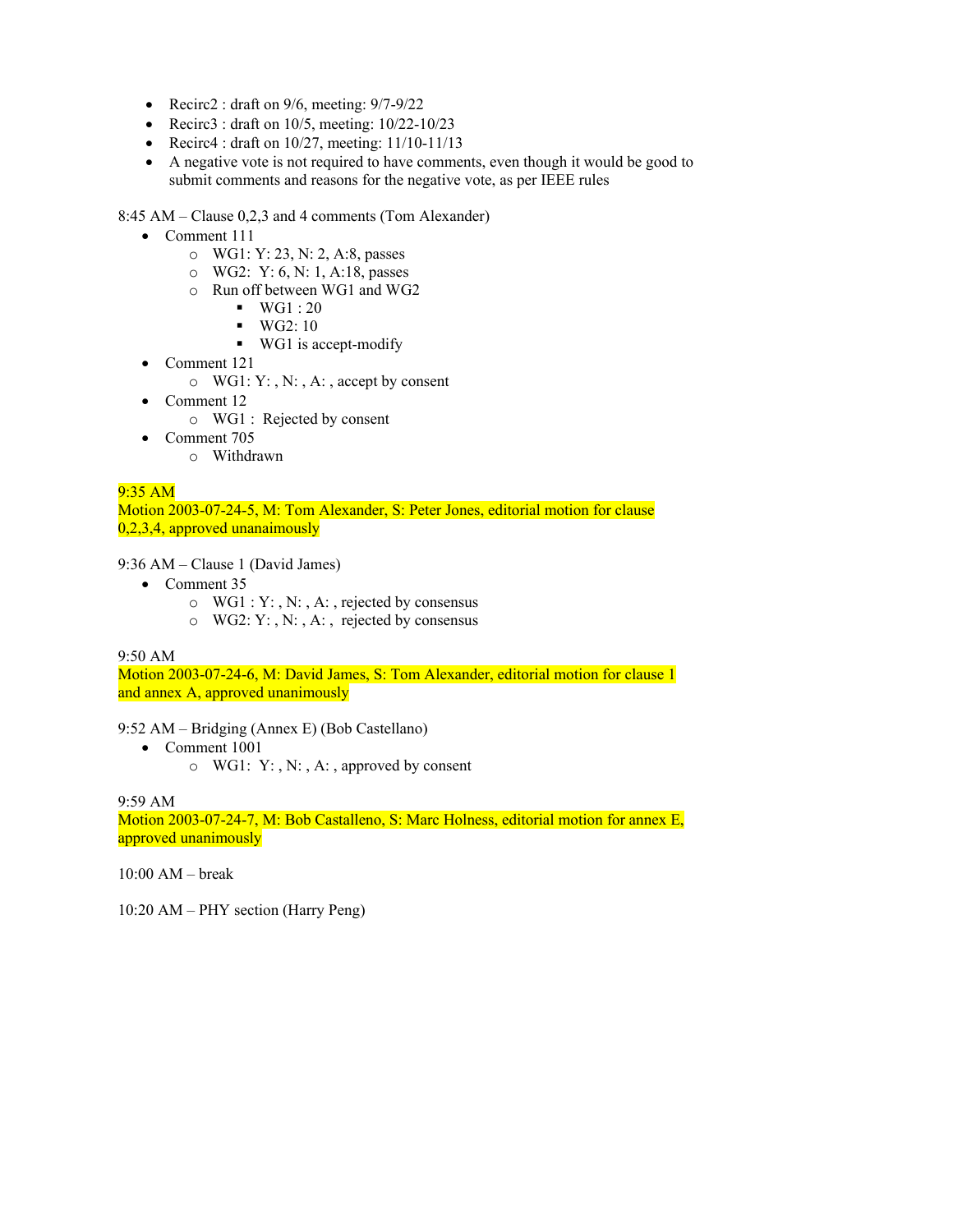## 10:22 AM

Motion 2003-07-24-8, M: Harry Peng, S: John Hawkins, editorial motion for PHY section, approved unanimously

10:25 AM – Topology section (Jason Fan)

- Comment ??
	- o WG1: Y: 17, N: 3, A: 13, passes
- Comment 607
	- o WG1: Y: 22, N: 11, A: 3, fails
	- o WG2: Y: 9, N: 20, A: 3, fails
	- o This comment and the text relating to it will be discussed outside the working group
- Comment 615
	- o WG1: Y: 1, N: 16, A: 12, fails
	- o WG2: Y: 24, N: 1, A: 5, accept-modify
- Comment 597
	- o Withdrawn
- Comment 527
	- o Withdrawn
- Comment 524
	- o WG1 : accept-modify by consent

## 11:22 AM

Motion 2003-07-24-9, M: Jason Fan, S: Jim Kao, editorial motion for topology section, approved unanimously

11: 24 AM – OAM section (Glenn Parsons)

- Comment 695
	- o WG1: Rejected by consensus
	- o Glenn will check with IETF to get more information about multicast packet counters

## 11:58 AM

Motion 2003-07-24-10, M: Tom Alexander, S: Peter Jones, Request OAM editors to add a table to map relevant RPR variable names to their MIB attribute values, approved unanimously

## 12:04 PM

Motion 2003-07-24-11, M: Glenn Parsons, S: Gal Mar, send RPR MIB to IETF for comment and review, approved unanimously

#### 12:05 PM

Motion 2003-07-24-12, M: Glenn Parsons, S: Leon Bruckman, editorial motion for OAM section, approved unanimously

12:07 PM – Lunch break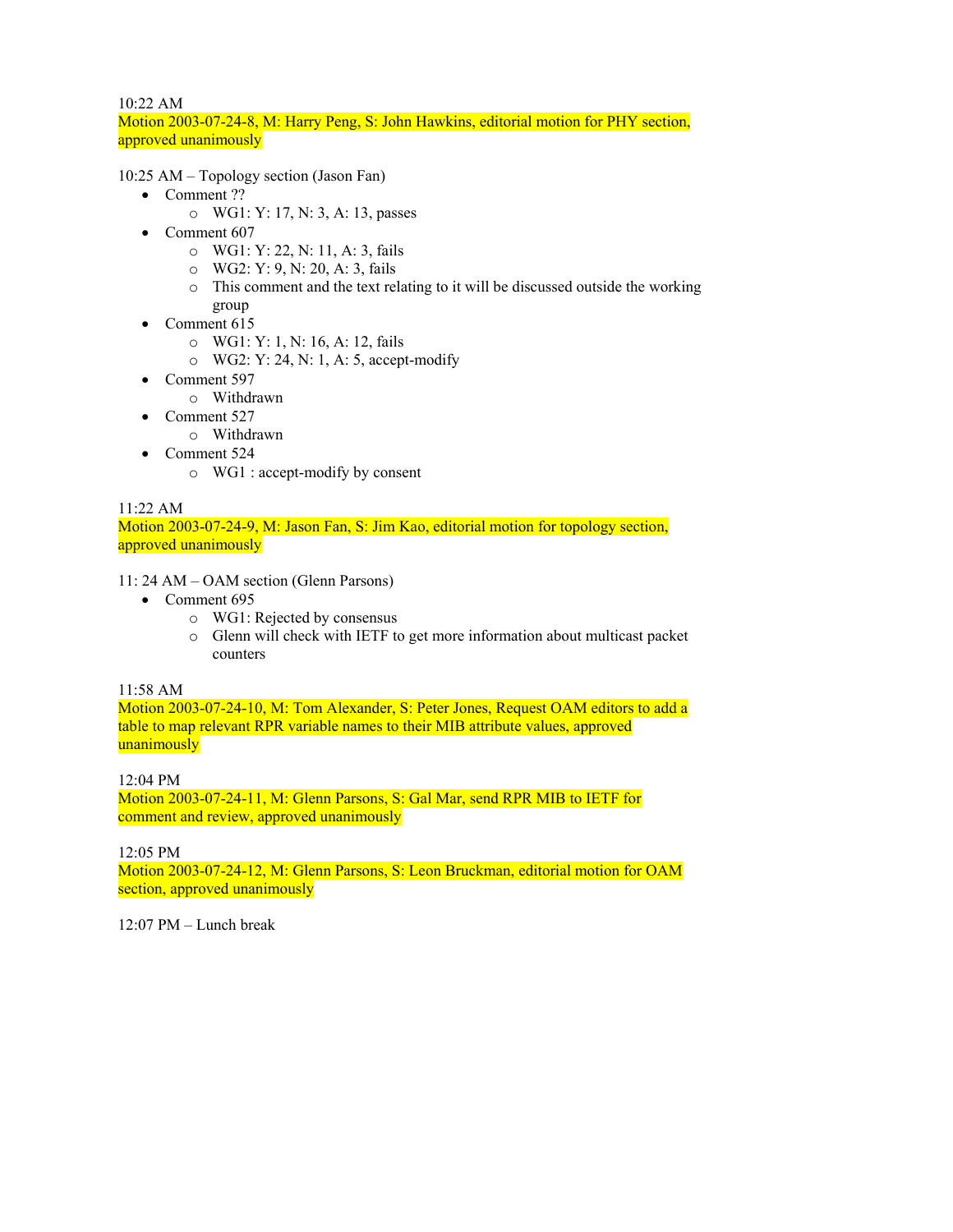#### 1:15 PM - Reconvenes

#### 1:16 PM – Fairness section (Bob Sultan)

- 44 Technical comments
- 2 punted to WG

## 1:57PM

Motion 2003-07-24-13, M: Bob Sultan, S: Necdet Uzun, editorial motion for Fariness section, approved unanimously

2:00 PM – Section 2 MAC (John Lemon)

- Comment 182
	- o WG1: Y: 22, N: 2, A: 9, passes
	- o WG2: Y:26, N: 0,A: 8, passes
	- o Chicago rules (runoff)
		- $\blacksquare$  WG1: 26
		- $\blacksquare$  WG2: 10
	- o WG1 is accept-modified
- Comment 350
	- o WG1: Accept-modified by consent

## 2:34 PM - break

- 2:46 PM Reconvenes with Section 2 MAC
	- Comment 201
		- o WG1: rejected by consent
	- Comment 202
		- o WG1: rejected by consent
	- Comment 313
		- o WG1: rejected by consent
	- Comment 316
		- o WG1: rejected by consent
	- Comment 329
		- o WG2 : accept-modify by consent
	- Comment 345
		- o WG1 : accept-modify by consent

#### 3:26 PM

Motion 2003-07-24-14, M: John Lemon, S: Steve Wood, editorial motion for MAC section, approved unanimously

3:32 PM – X.msr Liasons

• Letter from RPR WG to ITU for cooperation with X msr and informing the status of draft standard (passed WG ballot)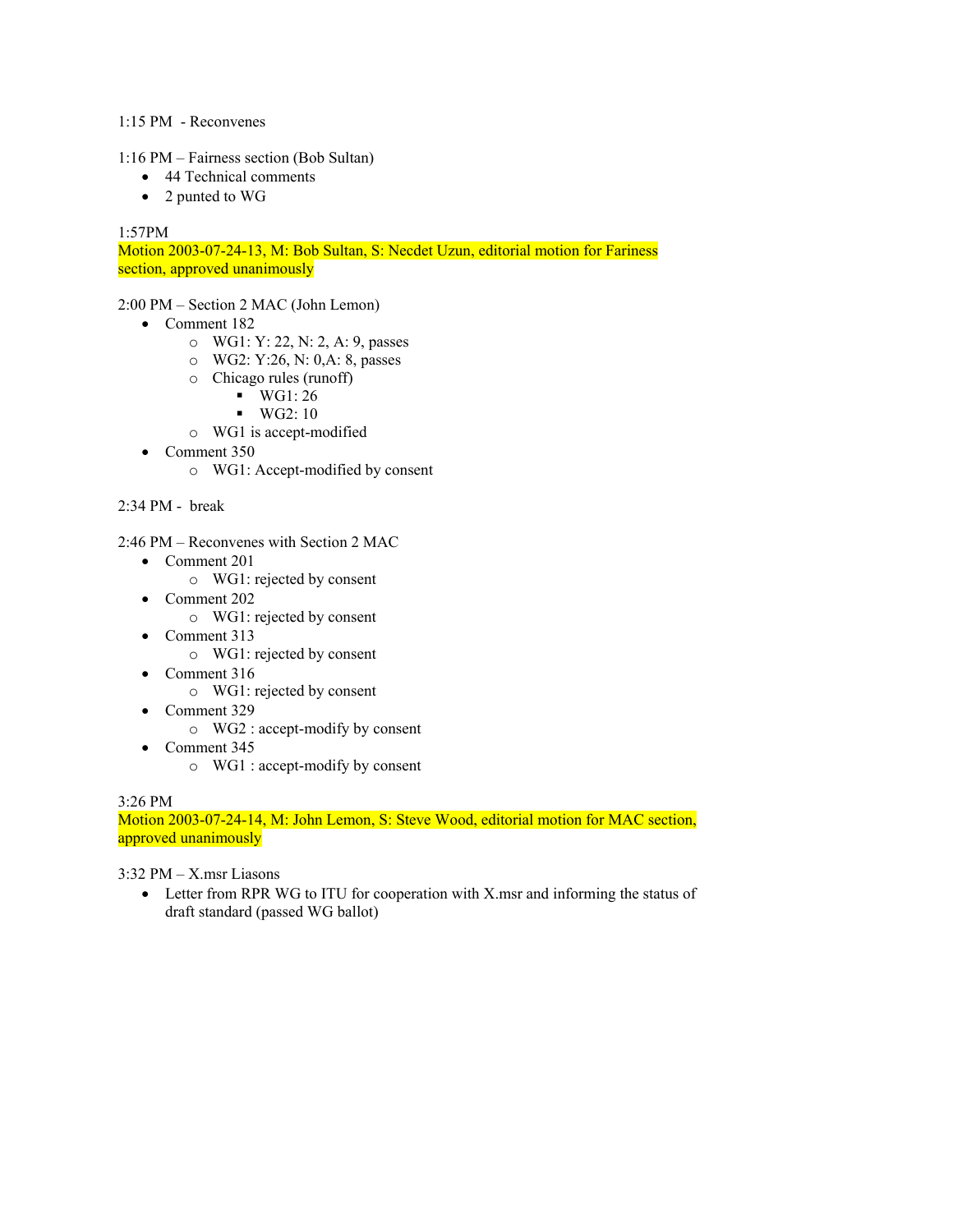3:38 PM

Motion 2003-07-24-15, M: Glenn Parsons, S: Mike Takefman, send document to ITU-T SG-15 about status of RPR draft standard .., approved unanimously

#### 3:40 PM

Motion 2003-07-24-16, M: Mike Takefman, S: Leon Bruckman, Grant editorial license to OAM editors to update the MIB to attempt to maintain technical consistency with other clauses in D2.4. Individual section editors … , approved unanimously

#### 3:43 PM

Motion 2003-07-24-17, M: Tom Alexander, S: David James, Move to change the format for OAM\_ECHO\_REQ, OAM, FLUSH\_REQ, OAM\_ORG\_REQ, OAM\_ECHO\_IND, OAM\_FLUSH\_IND and OAM\_ORG\_IND service primitives ..... First voting - Y: 12, N: 5, A Second voting (called by Raj Sharma) –  $Y: 21, N: 3, A: 11$ , passes on recount

#### 3:50 PM

Motion 2003-07-24-18, M: Tom Alexander, S: John Lemon, Move to authorize the chief editor and the editorial team to create P802.17/D2.4 ...., approved unanimously

#### 3:51 PM

Motion 2003-07-24-19, M: Mike Takefman, S: Bob Love, Move to hold an interim session of 802.17 from aug  $27^{th}$ -29<sup>th</sup> 2003 at Cisco Systems, San Jose, CA campus and to preauthorize the WG to make decisions to advance the draft, approved unanimously

#### 4:00 PM

Motion 2003-07-24-19, M: Mike Takefman, S: Bob Love, Move to hold an interim session of 802.17 from aug  $26^{th}$ -28<sup>th</sup> 2003 at Cisco Systems, San Jose, CA campus and to preauthorize the WG to make decisions to advance the draft, approved unanimously

#### 4:08 PM

Motion 2003-07-24-20, M: Mike Takefman, S: Bob Love, Authorize the chair to purchase refreshments at the august 2003 Interim session and to be reimbursed using the reserve funds helf by FaceToFace communications, approved unanimously

## 4:14 PM

Motion 2003-07-24-21, M: Mike Takefman, S: Bob Love, Move to hold an interim session of 802.17 from sep 23<sup>rd</sup>-25<sup>th</sup> 2003 in Las Vegas, Nevada and to preauthorize the WG to make decisions to advance the draft, session cost / amenities to be in line with typical interim sessions, approved unanimously

#### 4:19 PM

Motion 2003-07-24-22, M: Mike Takefman, S: Bob Love, Move to hold an interim session of 802.17 during the month of October to preauthorize the WG to make decisions to advance the draft, session location and cost to be decided. Approved unanimously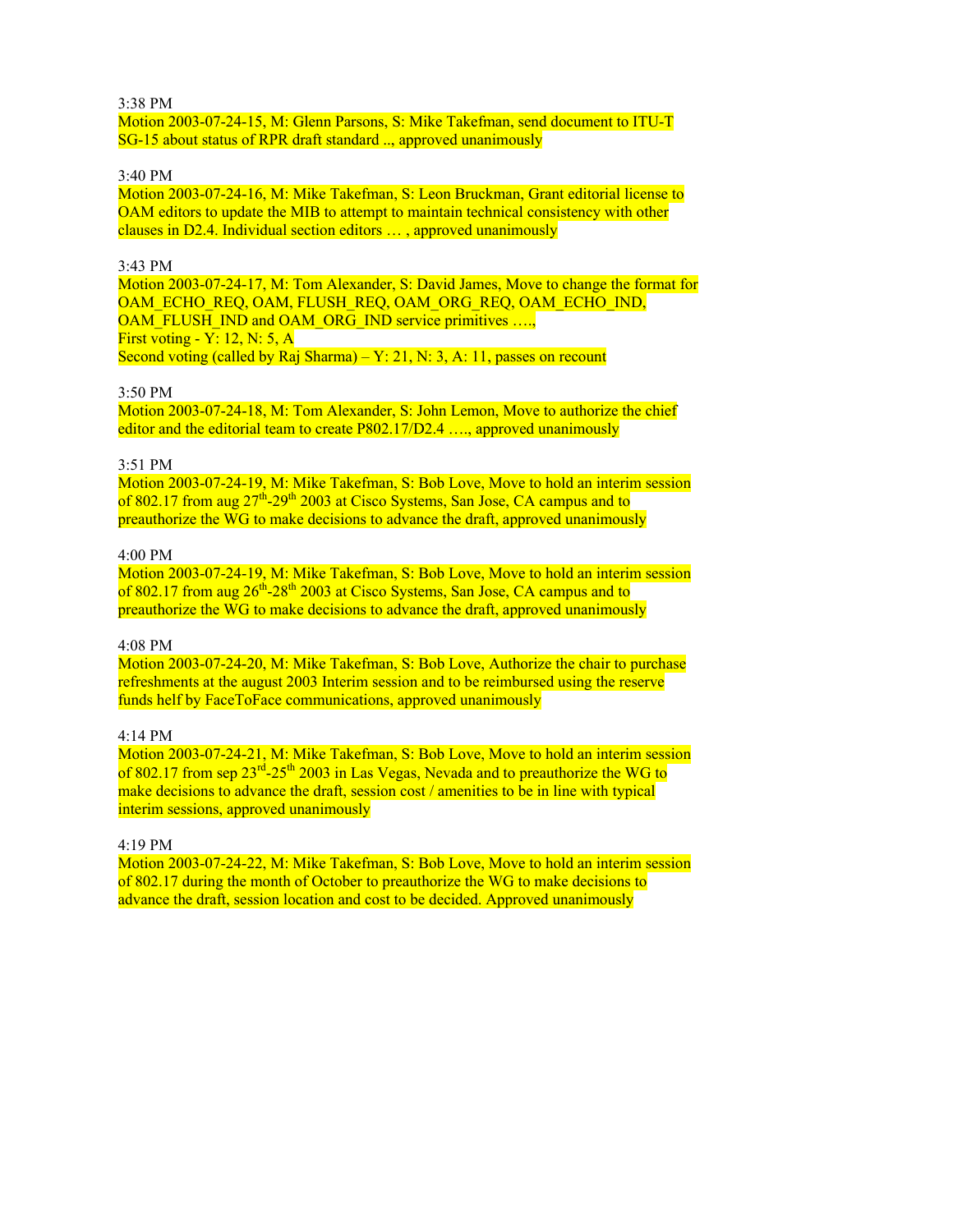4:20 PM

Motion 2003-07-24-23, M: Mike Takefman, S: Bob Love, Authorize the chair to purchase refreshments at the october 2003 Interim session and to be reimbursed using the reserve funds helf by FaceToFace communications, approved unanimously

4:22 PM – PAR for follow-on work (Bob Love)

- Follow on work for 802.17
- Mike Takefman: First have a tutorial, write a PAR

4:33 PM - Kshitij Kumar presents proposals for 802.17b

- Variable PHY PAR
	- o Proposal 1: different speeds for different spans (different speeds but same PHY)
	- o Proposal 2: different PHYs on different spans
	- o Proposal 3: different PHYs and different speeds on different spans
	- o Comments:
		- Mike Takefman: SONET rings have same speed spans
		- Leon Bruckman: BLSR would not work with different speeds on **SONET**
		- George Suwala : It is possible and called virtual SONET rings (??)
	- o Straw vote one vote per company
	- o Straw vote for interest in PAR for proposal 1 and proposal 2, interested: 7
	- o Straw vote for interest in PAR for proposal 3: none
- Enhanced bridging PAR
	- o Spatial reuse for bridging applications
	- o Synergy with other media (EPON)
	- o Comments:
		- David James: Primary benefit is spatial re-use?
		- Raj Sharma: How does EPON benefit?
		- Mike Takefman: Doubts about where the study group would end up being (maybe in 802.1D)!
		- Raj Sharma: What is the link with 802.3ad?
		- Peter Jones: It is a mistake, it should be 802.1ad
	- Straw vote for interest in PAR for proposal : 7

4:48 PM – Enhanced OAM proposals for 802.17b (Leno Bruckman)

- Performance monitoring
- Maintenance
- Fault monitoring
- Straw vote for interest in PAR for proposal: 9

4:54 PM – Spatial aware bandwidth extensions for 802.17b PAR (David James)

- Class A and class B spatial bandwidth
- Very relevant to multi-speed ringlets
- Straw vote for interest in PAR for proposal: 8